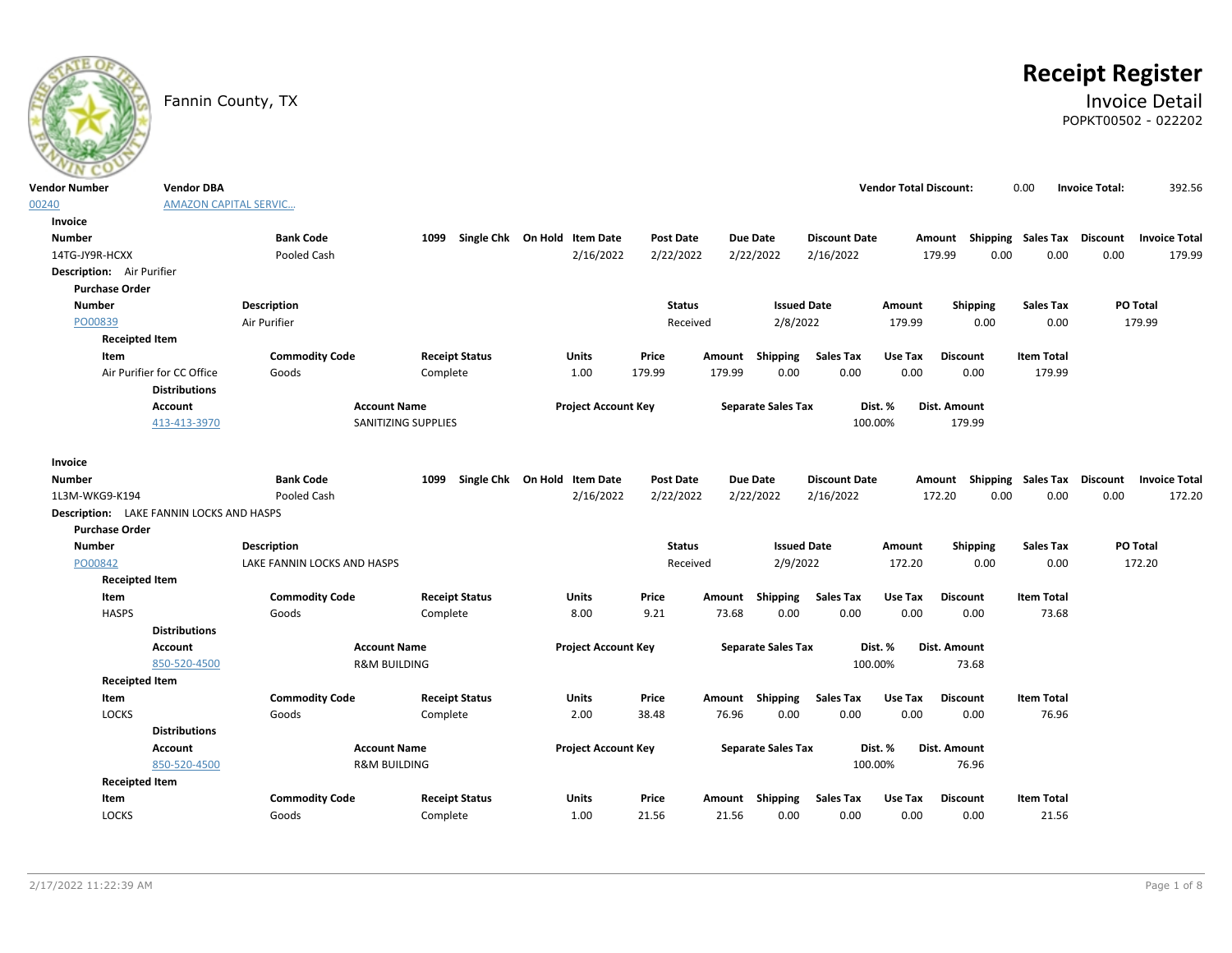|                                        | <b>Distributions</b>                                              |                           |                                                |                           |                              |                  |                    |                           |                      |                               |                                    |                    |                       |                      |
|----------------------------------------|-------------------------------------------------------------------|---------------------------|------------------------------------------------|---------------------------|------------------------------|------------------|--------------------|---------------------------|----------------------|-------------------------------|------------------------------------|--------------------|-----------------------|----------------------|
|                                        | Account<br>850-520-4500                                           |                           | <b>Account Name</b><br><b>R&amp;M BUILDING</b> |                           | <b>Project Account Key</b>   |                  |                    | <b>Separate Sales Tax</b> |                      | Dist. %<br>100.00%            | Dist. Amount<br>21.56              |                    |                       |                      |
|                                        |                                                                   |                           |                                                |                           |                              |                  |                    |                           |                      |                               |                                    |                    |                       |                      |
| Invoice                                |                                                                   |                           |                                                |                           |                              |                  |                    |                           |                      |                               |                                    |                    |                       |                      |
| <b>Number</b>                          |                                                                   | <b>Bank Code</b>          | 1099                                           |                           | Single Chk On Hold Item Date | <b>Post Date</b> |                    | <b>Due Date</b>           | <b>Discount Date</b> |                               | Amount Shipping Sales Tax Discount |                    |                       | <b>Invoice Total</b> |
| ITH4-CMFN-RL3R                         |                                                                   | Pooled Cash               |                                                |                           | 2/16/2022                    | 2/22/2022        |                    | 2/22/2022                 | 2/16/2022            |                               | 40.37<br>0.00                      | 0.00               | 0.00                  | 40.37                |
| Description: LABEL MAKER               |                                                                   |                           |                                                |                           |                              |                  |                    |                           |                      |                               |                                    |                    |                       |                      |
| <b>Purchase Order</b>                  |                                                                   |                           |                                                |                           |                              |                  |                    |                           |                      |                               |                                    |                    |                       |                      |
| <b>Number</b>                          |                                                                   | <b>Description</b>        |                                                |                           |                              | <b>Status</b>    |                    | <b>Issued Date</b>        |                      | Amount                        | <b>Shipping</b>                    | <b>Sales Tax</b>   | PO Total              |                      |
| PO00824                                |                                                                   | <b>LABEL MAKER</b>        |                                                |                           |                              | Received         |                    | 1/26/2022                 |                      | 40.37                         | 0.00                               | 0.00               |                       | 40.37                |
| <b>Receipted Item</b>                  |                                                                   |                           |                                                |                           |                              |                  |                    |                           |                      |                               |                                    |                    |                       |                      |
| Item                                   |                                                                   | <b>Commodity Code</b>     |                                                | <b>Receipt Status</b>     | Units                        | Price            |                    | Amount Shipping           | <b>Sales Tax</b>     | Use Tax                       | <b>Discount</b>                    | <b>Item Total</b>  |                       |                      |
|                                        | LABEL MAKER AND TAPES<br><b>Distributions</b>                     | Goods                     |                                                | Complete                  | 1.00                         | 40.37            | 40.37              | 0.00                      | 0.00                 | 0.00                          | 0.00                               | 40.37              |                       |                      |
|                                        | <b>Account</b>                                                    |                           | <b>Account Name</b>                            |                           | <b>Project Account Key</b>   |                  |                    | <b>Separate Sales Tax</b> |                      | Dist. %                       | Dist. Amount                       |                    |                       |                      |
|                                        | 100-406-3100                                                      |                           | <b>OFFICE SUPPLIES</b>                         |                           |                              |                  |                    |                           |                      | 100.00%                       | 40.37                              |                    |                       |                      |
|                                        |                                                                   |                           |                                                |                           |                              |                  |                    |                           |                      |                               |                                    |                    |                       |                      |
| <b>Vendor Number</b>                   | <b>Vendor DBA</b>                                                 |                           |                                                |                           |                              |                  |                    |                           |                      | <b>Vendor Total Discount:</b> |                                    | 0.00               | <b>Invoice Total:</b> | 2,600.00             |
| <b>VEN02833</b>                        | <b>D&amp;A Janitorial Services</b>                                |                           |                                                |                           |                              |                  |                    |                           |                      |                               |                                    |                    |                       |                      |
| Invoice                                |                                                                   |                           |                                                |                           |                              |                  |                    |                           |                      |                               |                                    |                    |                       |                      |
| <b>Number</b>                          |                                                                   | <b>Bank Code</b>          | 1099                                           |                           | Single Chk On Hold Item Date | <b>Post Date</b> |                    | <b>Due Date</b>           | <b>Discount Date</b> |                               | Amount Shipping Sales Tax Discount |                    |                       | <b>Invoice Total</b> |
| 1021                                   |                                                                   | Pooled Cash               | Y                                              |                           | 2/22/2022                    | 2/22/2022        |                    | 2/22/2022                 | 2/22/2022            |                               | 2,600.00<br>0.00                   | 0.00               | 0.00                  | 2,600.00             |
| <b>Description:</b> Custodial Services |                                                                   |                           |                                                |                           |                              |                  |                    |                           |                      |                               |                                    |                    |                       |                      |
| <b>Purchase Order</b>                  |                                                                   |                           |                                                |                           |                              |                  |                    |                           |                      |                               |                                    |                    |                       |                      |
| Number                                 |                                                                   | <b>Description</b>        |                                                |                           |                              | <b>Status</b>    |                    | <b>Issued Date</b>        |                      | Amount                        | <b>Shipping</b>                    | <b>Sales Tax</b>   | <b>PO Total</b>       |                      |
| PO00728                                |                                                                   | <b>Custodial Services</b> |                                                |                           |                              |                  | Partially Received | 11/24/2021                |                      | 2,600.00                      | 0.00                               | 0.00               | 2,600.00              |                      |
| <b>Receipted Item</b>                  |                                                                   |                           |                                                |                           |                              |                  |                    |                           |                      |                               |                                    |                    |                       |                      |
| Item                                   |                                                                   | <b>Commodity Code</b>     |                                                | <b>Receipt Status</b>     | Units                        | Price            |                    | Amount Shipping           | <b>Sales Tax</b>     | Use Tax                       | <b>Discount</b>                    | <b>Item Total</b>  |                       |                      |
|                                        | Custodial Services - 3 Locations fo Goods<br><b>Distributions</b> |                           |                                                | <b>Partially Received</b> | 1.00                         | 2,600.00         | 2,600.00           | 0.00                      | 0.00                 | 0.00                          | 0.00                               | 2,600.00           |                       |                      |
|                                        | Account                                                           |                           | <b>Account Name</b>                            |                           | <b>Project Account Key</b>   |                  |                    | <b>Separate Sales Tax</b> |                      | Dist. %                       | Dist. Amount                       |                    |                       |                      |
|                                        | 100-510-4005                                                      |                           | <b>CUSTODIAL SERVICES</b>                      |                           |                              |                  |                    |                           |                      | 100.00%                       | 2,600.00                           |                    |                       |                      |
| <b>Vendor Number</b>                   | <b>Vendor DBA</b>                                                 |                           |                                                |                           |                              |                  |                    |                           |                      | <b>Vendor Total Discount:</b> |                                    | 0.00               | <b>Invoice Total:</b> | 427.89               |
| 00216                                  | <b>OFFICE DEPOT</b>                                               |                           |                                                |                           |                              |                  |                    |                           |                      |                               |                                    |                    |                       |                      |
| Invoice                                |                                                                   |                           |                                                |                           |                              |                  |                    |                           |                      |                               |                                    |                    |                       |                      |
| <b>Number</b>                          |                                                                   | <b>Bank Code</b>          | 1099                                           |                           | Single Chk On Hold Item Date | <b>Post Date</b> |                    | <b>Due Date</b>           | <b>Discount Date</b> |                               | Amount                             | Shipping Sales Tax | Discount              | <b>Invoice Total</b> |
| 225641457001                           |                                                                   | Pooled Cash               |                                                |                           | 2/16/2022                    | 2/22/2022        |                    | 2/22/2022                 | 2/16/2022            |                               | 27.49<br>0.00                      | 0.00               | 0.00                  | 27.49                |
| <b>Description:</b> Office Supplies    |                                                                   |                           |                                                |                           |                              |                  |                    |                           |                      |                               |                                    |                    |                       |                      |
| <b>Purchase Order</b>                  |                                                                   |                           |                                                |                           |                              |                  |                    |                           |                      |                               |                                    |                    |                       |                      |
| <b>Number</b>                          |                                                                   | <b>Description</b>        |                                                |                           |                              | <b>Status</b>    |                    | <b>Issued Date</b>        |                      | Amount                        | <b>Shipping</b>                    | <b>Sales Tax</b>   | PO Total              |                      |
| PO00853                                |                                                                   | Office Supplies           |                                                |                           |                              |                  | Partially Received | 2/10/2022                 |                      | 27.49                         | 0.00                               | 0.00               |                       | 27.49                |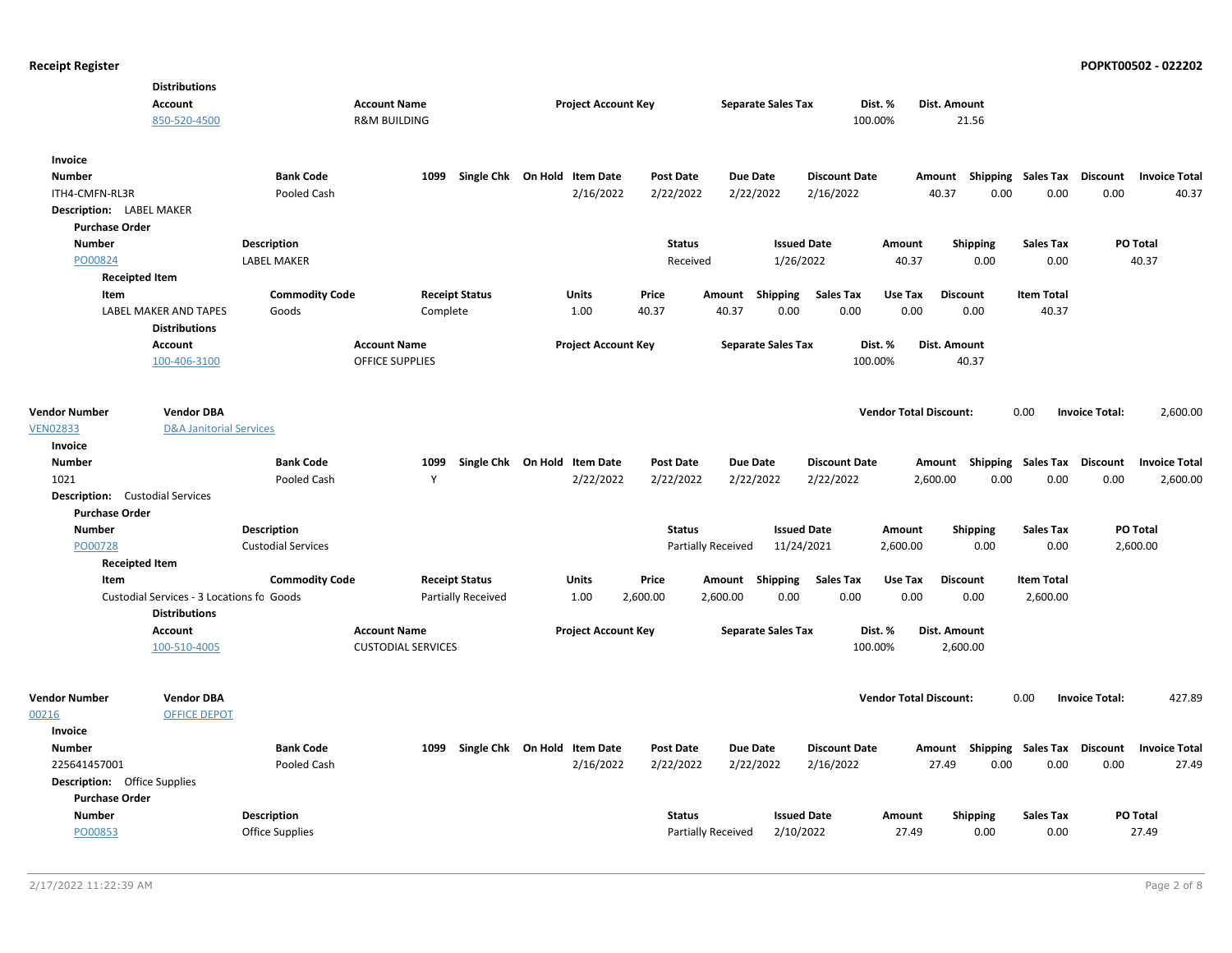| <b>Receipted Item</b>                                          |                       |                        |                                              |                  |                           |                              |         |                 |                             |                                         |
|----------------------------------------------------------------|-----------------------|------------------------|----------------------------------------------|------------------|---------------------------|------------------------------|---------|-----------------|-----------------------------|-----------------------------------------|
| Item                                                           | <b>Commodity Code</b> | <b>Receipt Status</b>  | Units                                        | Price            | Amount Shipping           | <b>Sales Tax</b>             | Use Tax | <b>Discount</b> | <b>Item Total</b>           |                                         |
| 741955 Batteries, AA, Pack Of 24 Goods<br><b>Distributions</b> |                       | Complete               | 1.00                                         | 27.49            | 27.49                     | 0.00<br>0.00                 | 0.00    | 0.00            | 27.49                       |                                         |
| <b>Account</b>                                                 |                       | <b>Account Name</b>    | <b>Project Account Key</b>                   |                  | <b>Separate Sales Tax</b> |                              | Dist. % | Dist. Amount    |                             |                                         |
| 100-403-3100                                                   |                       | <b>OFFICE SUPPLIES</b> |                                              |                  |                           |                              | 100.00% | 27.49           |                             |                                         |
| Invoice                                                        |                       |                        |                                              |                  |                           |                              |         |                 |                             |                                         |
| Number                                                         | <b>Bank Code</b>      | 1099                   | Single Chk On Hold Item Date                 | <b>Post Date</b> | <b>Due Date</b>           | <b>Discount Date</b>         |         | Amount          | Shipping Sales Tax          | <b>Discount</b><br><b>Invoice Total</b> |
| 225886717001                                                   | Pooled Cash           |                        | 2/16/2022                                    | 2/22/2022        | 2/22/2022                 | 2/16/2022                    |         | 39.99<br>0.00   | 0.00                        | 0.00<br>39.99                           |
| <b>Description:</b> Office Supplies<br><b>Purchase Order</b>   |                       |                        |                                              |                  |                           |                              |         |                 |                             |                                         |
| <b>Number</b>                                                  | Description           |                        |                                              | <b>Status</b>    |                           | <b>Issued Date</b>           | Amount  | <b>Shipping</b> | <b>Sales Tax</b>            | PO Total                                |
| PO00852                                                        | Office Supplies       |                        |                                              |                  | <b>Partially Received</b> | 2/10/2022                    | 39.99   | 0.00            | 0.00                        | 39.99                                   |
| <b>Receipted Item</b>                                          |                       |                        |                                              |                  |                           |                              |         |                 |                             |                                         |
| Item                                                           | <b>Commodity Code</b> | <b>Receipt Status</b>  | Units                                        | Price            | Amount                    | Shipping<br><b>Sales Tax</b> | Use Tax | <b>Discount</b> | <b>Item Total</b>           |                                         |
| 170315                                                         | Goods                 | Complete               | 1.00                                         | 39.99            | 39.99                     | 0.00<br>0.00                 | 0.00    | 0.00            | 39.99                       |                                         |
| <b>Distributions</b>                                           |                       |                        |                                              |                  |                           |                              |         |                 |                             |                                         |
| <b>Account</b>                                                 |                       | <b>Account Name</b>    | <b>Project Account Key</b>                   |                  | <b>Separate Sales Tax</b> |                              | Dist. % | Dist. Amount    |                             |                                         |
| 100-403-3100                                                   |                       | <b>OFFICE SUPPLIES</b> |                                              |                  |                           |                              | 100.00% | 39.99           |                             |                                         |
| Invoice                                                        |                       |                        |                                              |                  |                           |                              |         |                 |                             |                                         |
| Number                                                         | <b>Bank Code</b>      | 1099                   | Single Chk On Hold Item Date                 | <b>Post Date</b> | <b>Due Date</b>           | <b>Discount Date</b>         |         | Amount          | Shipping Sales Tax Discount | <b>Invoice Total</b>                    |
| 226563895001                                                   | Pooled Cash           |                        | 2/16/2022                                    | 2/22/2022        | 2/22/2022                 | 2/16/2022                    |         | 247.24<br>0.00  | 0.00                        | 0.00<br>247.24                          |
| <b>Description:</b> Office Supplies                            |                       |                        |                                              |                  |                           |                              |         |                 |                             |                                         |
| <b>Purchase Order</b>                                          |                       |                        |                                              |                  |                           |                              |         |                 |                             |                                         |
| Number                                                         | <b>Description</b>    |                        |                                              | <b>Status</b>    |                           | <b>Issued Date</b>           | Amount  | <b>Shipping</b> | <b>Sales Tax</b>            | PO Total                                |
| PO00846                                                        | Office Supplies       |                        |                                              |                  | Partially Received        | 1/26/2022                    | 247.24  | 0.00            | 0.00                        | 247.24                                  |
| <b>Receipted Item</b>                                          |                       |                        |                                              |                  |                           |                              |         |                 |                             |                                         |
| Item                                                           | <b>Commodity Code</b> | <b>Receipt Status</b>  | Units                                        | Price            | Amount                    | Shipping<br><b>Sales Tax</b> | Use Tax | <b>Discount</b> | <b>Item Total</b>           |                                         |
| Avery Dividers 1-10 Tab pack of 6 Goods                        |                       | Complete               | 2.00<br><b>Vendor Part Number:</b><br>653477 | 15.34            | 30.68                     | 0.00<br>0.00                 | 0.00    | 0.00            | 30.68                       |                                         |
| <b>Distributions</b>                                           |                       |                        |                                              |                  |                           |                              |         |                 |                             |                                         |
| Account                                                        |                       | <b>Account Name</b>    | <b>Project Account Key</b>                   |                  | <b>Separate Sales Tax</b> |                              | Dist. % | Dist. Amount    |                             |                                         |
| 100-475-3100                                                   |                       | <b>OFFICE SUPPLIES</b> |                                              |                  |                           |                              | 100.00% | 30.68           |                             |                                         |
| <b>Receipted Item</b>                                          |                       |                        |                                              |                  |                           |                              |         |                 |                             |                                         |
| Item                                                           | <b>Commodity Code</b> | <b>Receipt Status</b>  | Units                                        | Price            | Amount                    | Shipping<br><b>Sales Tax</b> | Use Tax | <b>Discount</b> | <b>Item Total</b>           |                                         |
| Dawn Professional™ Dishwashing Goods                           |                       | Complete               | 1.00                                         | 4.87             | 4.87                      | 0.00<br>0.00                 | 0.00    | 0.00            | 4.87                        |                                         |
|                                                                |                       |                        | Vendor Part Number: 172777                   |                  |                           |                              |         |                 |                             |                                         |
| <b>Distributions</b><br><b>Account</b>                         |                       | <b>Account Name</b>    | <b>Project Account Key</b>                   |                  | <b>Separate Sales Tax</b> |                              | Dist. % | Dist. Amount    |                             |                                         |
| 100-475-3100                                                   |                       | <b>OFFICE SUPPLIES</b> |                                              |                  |                           |                              | 100.00% | 4.87            |                             |                                         |
|                                                                |                       |                        |                                              |                  |                           |                              |         |                 |                             |                                         |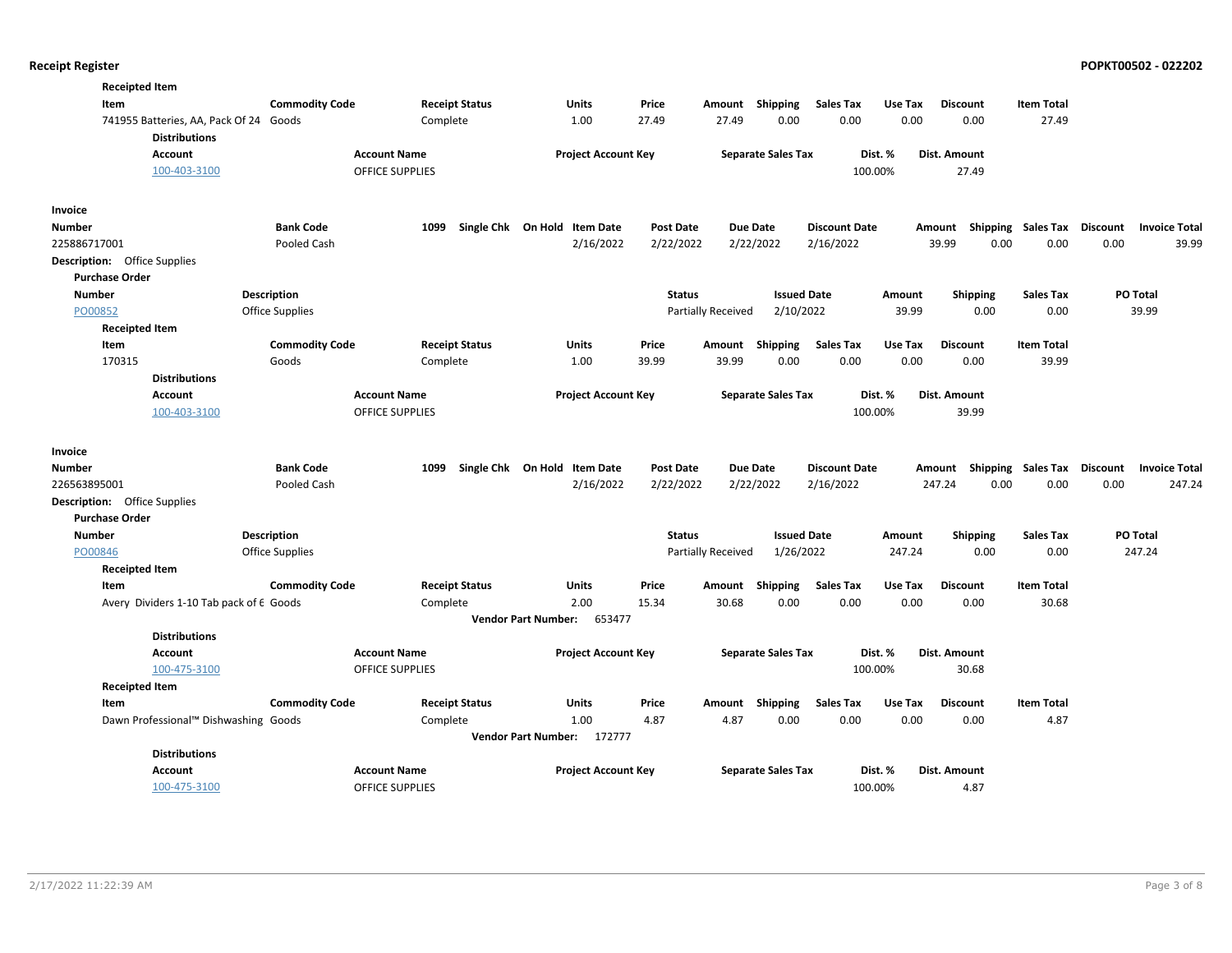|                                   | <b>Receipted Item</b>                    |                       |                               |                                       |                  |        |                           |                      |         |                                    |                   |                      |
|-----------------------------------|------------------------------------------|-----------------------|-------------------------------|---------------------------------------|------------------|--------|---------------------------|----------------------|---------|------------------------------------|-------------------|----------------------|
| Item                              |                                          | <b>Commodity Code</b> | <b>Receipt Status</b>         | <b>Units</b>                          | Price            |        | Amount Shipping           | <b>Sales Tax</b>     | Use Tax | <b>Discount</b>                    | <b>Item Total</b> |                      |
|                                   | Dell™ W8D60 High-Yield Black To⊢ Goods   |                       | Complete                      | 1.00                                  | 139.99           | 139.99 | 0.00                      | 0.00                 | 0.00    | 0.00                               | 139.99            |                      |
|                                   |                                          |                       |                               | Vendor Part Number: 877516            |                  |        |                           |                      |         |                                    |                   |                      |
|                                   | <b>Distributions</b>                     |                       |                               |                                       |                  |        |                           |                      |         |                                    |                   |                      |
|                                   | <b>Account</b>                           |                       | <b>Account Name</b>           | <b>Project Account Key</b>            |                  |        | <b>Separate Sales Tax</b> |                      | Dist. % | Dist. Amount                       |                   |                      |
|                                   | 100-475-3100                             |                       | OFFICE SUPPLIES               |                                       |                  |        |                           |                      | 100.00% | 139.99                             |                   |                      |
|                                   | <b>Receipted Item</b>                    |                       |                               |                                       |                  |        |                           |                      |         |                                    |                   |                      |
| Item                              |                                          | <b>Commodity Code</b> | <b>Receipt Status</b>         | <b>Units</b>                          | Price            | Amount | Shipping                  | <b>Sales Tax</b>     | Use Tax | <b>Discount</b>                    | <b>Item Total</b> |                      |
|                                   | Just Basics® Basic View 3-Ring Bin Goods |                       | Complete                      | 10.00                                 | 2.33             | 23.30  | 0.00                      | 0.00                 | 0.00    | 0.00                               | 23.30             |                      |
|                                   |                                          |                       |                               | Vendor Part Number: 396251            |                  |        |                           |                      |         |                                    |                   |                      |
|                                   | <b>Distributions</b>                     |                       |                               |                                       |                  |        |                           |                      |         |                                    |                   |                      |
|                                   | <b>Account</b>                           |                       | <b>Account Name</b>           | <b>Project Account Key</b>            |                  |        | <b>Separate Sales Tax</b> |                      | Dist. % | Dist. Amount                       |                   |                      |
|                                   | 100-475-3100                             |                       | <b>OFFICE SUPPLIES</b>        |                                       |                  |        |                           |                      | 100.00% | 23.30                              |                   |                      |
|                                   | <b>Receipted Item</b>                    |                       |                               |                                       |                  |        |                           |                      |         |                                    |                   |                      |
| Item                              |                                          | <b>Commodity Code</b> | <b>Receipt Status</b>         | <b>Units</b>                          | Price            |        | Amount Shipping           | <b>Sales Tax</b>     | Use Tax | <b>Discount</b>                    | <b>Item Total</b> |                      |
|                                   | Sharpie S Gel Pens, Medium Point Goods   |                       | Complete                      | 2.00                                  | 12.10            | 24.20  | 0.00                      | 0.00                 | 0.00    | 0.00                               | 24.20             |                      |
|                                   |                                          |                       |                               | 8013113<br><b>Vendor Part Number:</b> |                  |        |                           |                      |         |                                    |                   |                      |
|                                   | <b>Distributions</b>                     |                       |                               |                                       |                  |        |                           |                      |         |                                    |                   |                      |
|                                   | <b>Account</b>                           |                       | <b>Account Name</b>           | <b>Project Account Key</b>            |                  |        | <b>Separate Sales Tax</b> |                      | Dist. % | Dist. Amount                       |                   |                      |
|                                   | 100-475-3100                             |                       | <b>OFFICE SUPPLIES</b>        |                                       |                  |        |                           |                      | 100.00% | 24.20                              |                   |                      |
|                                   | <b>Receipted Item</b>                    |                       |                               |                                       |                  |        |                           |                      |         |                                    |                   |                      |
| Item                              |                                          | <b>Commodity Code</b> | <b>Receipt Status</b>         | Units                                 | Price            | Amount | Shipping                  | <b>Sales Tax</b>     | Use Tax | <b>Discount</b>                    | <b>Item Total</b> |                      |
|                                   | Sharpie S Gel Pens, Medium Point Goods   |                       | Complete                      | 2.00                                  | 12.10            | 24.20  | 0.00                      | 0.00                 | 0.00    | 0.00                               | 24.20             |                      |
|                                   |                                          |                       |                               | <b>Vendor Part Number:</b><br>8013496 |                  |        |                           |                      |         |                                    |                   |                      |
|                                   | <b>Distributions</b>                     |                       |                               |                                       |                  |        |                           |                      |         |                                    |                   |                      |
|                                   | <b>Account</b>                           |                       | <b>Account Name</b>           | <b>Project Account Key</b>            |                  |        | <b>Separate Sales Tax</b> |                      | Dist. % | Dist. Amount                       |                   |                      |
|                                   | 100-475-3100                             |                       | <b>OFFICE SUPPLIES</b>        |                                       |                  |        |                           |                      | 100.00% | 24.20                              |                   |                      |
| Invoice                           |                                          |                       |                               |                                       |                  |        |                           |                      |         |                                    |                   |                      |
| Number                            |                                          | <b>Bank Code</b>      | 1099                          | Single Chk On Hold Item Date          | <b>Post Date</b> |        | <b>Due Date</b>           | <b>Discount Date</b> |         | Amount Shipping Sales Tax Discount |                   | <b>Invoice Total</b> |
| 227108676001                      |                                          | Pooled Cash           |                               | 2/16/2022                             | 2/22/2022        |        | 2/22/2022                 | 2/16/2022            |         | 0.00<br>50.31                      | 0.00              | 0.00<br>50.31        |
| <b>Description:</b> Jury Supplies |                                          |                       |                               |                                       |                  |        |                           |                      |         |                                    |                   |                      |
| <b>Purchase Order</b>             |                                          |                       |                               |                                       |                  |        |                           |                      |         |                                    |                   |                      |
| <b>Number</b>                     |                                          | <b>Description</b>    |                               |                                       | <b>Status</b>    |        | <b>Issued Date</b>        |                      | Amount  | <b>Shipping</b>                    | <b>Sales Tax</b>  | PO Total             |
| PO00838                           |                                          | <b>Jury Supplies</b>  |                               |                                       | Received         |        | 2/7/2022                  |                      | 50.31   | 0.00                               | 0.00              | 50.31                |
|                                   | <b>Receipted Item</b>                    |                       |                               |                                       |                  |        |                           |                      |         |                                    |                   |                      |
| Item                              |                                          | <b>Commodity Code</b> | <b>Receipt Status</b>         | Units                                 | Price            | Amount | Shipping                  | <b>Sales Tax</b>     | Use Tax | <b>Discount</b>                    | <b>Item Total</b> |                      |
|                                   | #196988-Spring Water Bottles             | Goods                 | Complete                      | 5.00                                  | 8.27             | 41.35  | 0.00                      | 0.00                 | 0.00    | 0.00                               | 41.35             |                      |
|                                   | <b>Distributions</b>                     |                       |                               |                                       |                  |        |                           |                      |         |                                    |                   |                      |
|                                   | <b>Account</b>                           |                       | <b>Account Name</b>           | <b>Project Account Key</b>            |                  |        | <b>Separate Sales Tax</b> |                      | Dist. % | Dist. Amount                       |                   |                      |
|                                   | 100-435-3120                             |                       | <b>DISTRICT JURY SUPPLIES</b> |                                       |                  |        |                           |                      | 100.00% | 41.35                              |                   |                      |
|                                   | <b>Receipted Item</b>                    |                       |                               |                                       |                  |        |                           |                      |         |                                    |                   |                      |
| Item                              |                                          | <b>Commodity Code</b> | <b>Receipt Status</b>         | <b>Units</b>                          | Price            |        | Amount Shipping           | <b>Sales Tax</b>     | Use Tax | <b>Discount</b>                    | <b>Item Total</b> |                      |
|                                   | #508513-Highmark Paper Plates            | Goods                 | Complete                      | 2.00                                  | 4.48             | 8.96   | 0.00                      | 0.00                 | 0.00    | 0.00                               | 8.96              |                      |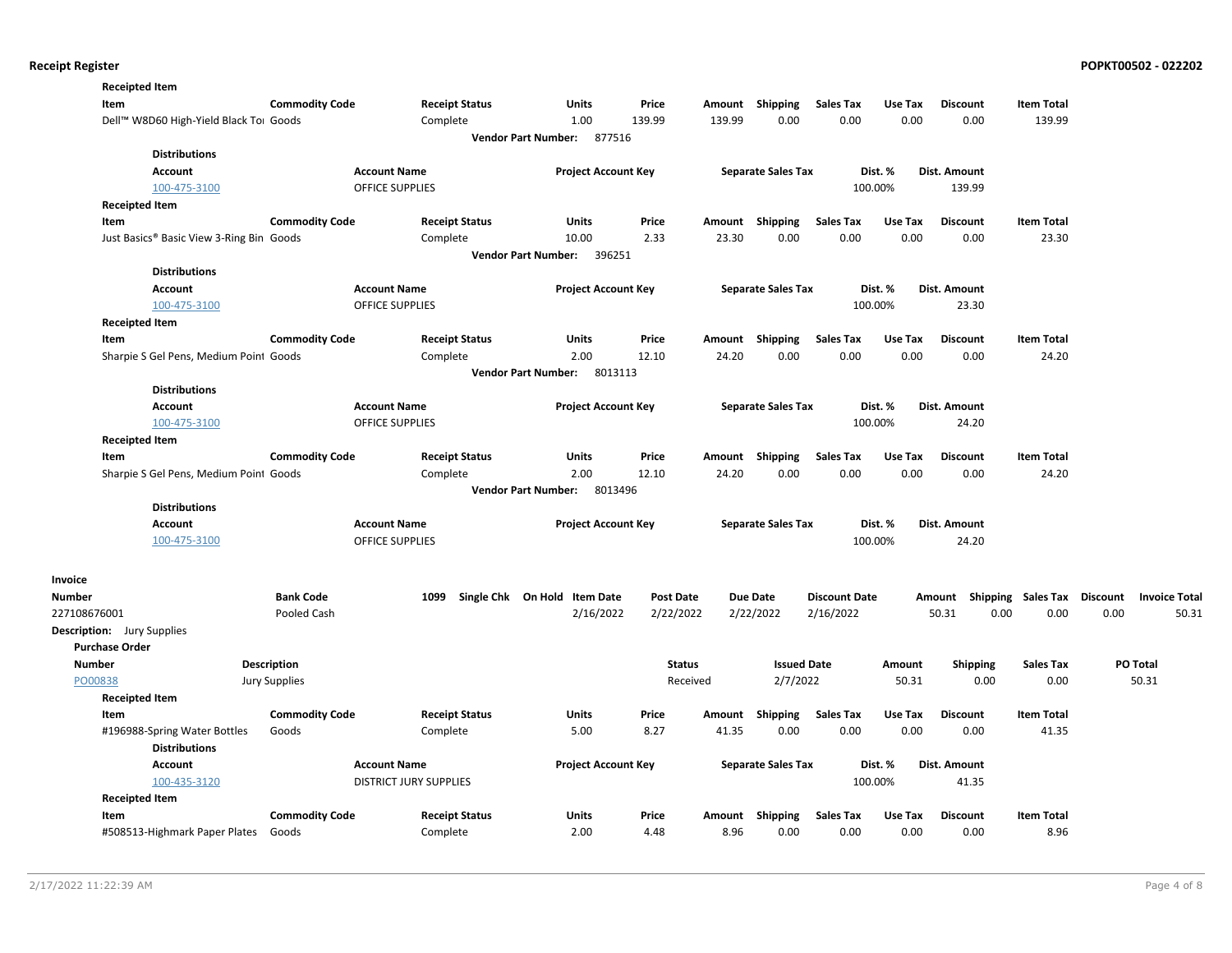|                                     | <b>Distributions</b>                     |                        |                               |                              |                            |                            |                  |                           |                           |                      |                               |                                    |                             |                       |                      |
|-------------------------------------|------------------------------------------|------------------------|-------------------------------|------------------------------|----------------------------|----------------------------|------------------|---------------------------|---------------------------|----------------------|-------------------------------|------------------------------------|-----------------------------|-----------------------|----------------------|
|                                     | Account                                  |                        | <b>Account Name</b>           |                              |                            | <b>Project Account Key</b> |                  |                           | <b>Separate Sales Tax</b> |                      | Dist. %                       | Dist. Amount                       |                             |                       |                      |
|                                     | 100-435-3120                             |                        | <b>DISTRICT JURY SUPPLIES</b> |                              |                            |                            |                  |                           |                           | 100.00%              |                               | 8.96                               |                             |                       |                      |
| Invoice                             |                                          |                        |                               |                              |                            |                            |                  |                           |                           |                      |                               |                                    |                             |                       |                      |
| <b>Number</b>                       |                                          | <b>Bank Code</b>       | 1099                          | Single Chk On Hold Item Date |                            |                            | <b>Post Date</b> | <b>Due Date</b>           |                           | <b>Discount Date</b> | Amount                        |                                    | Shipping Sales Tax Discount |                       | <b>Invoice Total</b> |
| 227118827001                        |                                          | Pooled Cash            |                               |                              |                            | 2/16/2022                  | 2/22/2022        | 2/22/2022                 |                           | 2/16/2022            | 35.59                         | 0.00                               | 0.00                        | 0.00                  | 35.59                |
| <b>Description:</b> Office Supplies |                                          |                        |                               |                              |                            |                            |                  |                           |                           |                      |                               |                                    |                             |                       |                      |
| <b>Purchase Order</b>               |                                          |                        |                               |                              |                            |                            |                  |                           |                           |                      |                               |                                    |                             |                       |                      |
| <b>Number</b>                       |                                          | <b>Description</b>     |                               |                              |                            |                            | <b>Status</b>    |                           | <b>Issued Date</b>        |                      | Amount                        | <b>Shipping</b>                    | <b>Sales Tax</b>            | PO Total              |                      |
| PO00846                             |                                          | <b>Office Supplies</b> |                               |                              |                            |                            |                  | <b>Partially Received</b> | 1/26/2022                 |                      | 35.59                         | 0.00                               | 0.00                        |                       | 35.59                |
| <b>Receipted Item</b>               |                                          |                        |                               |                              |                            |                            |                  |                           |                           |                      |                               |                                    |                             |                       |                      |
| Item                                |                                          | <b>Commodity Code</b>  |                               | <b>Receipt Status</b>        |                            | <b>Units</b>               | Price            | Amount Shipping           |                           | <b>Sales Tax</b>     | Use Tax                       | <b>Discount</b>                    | <b>Item Total</b>           |                       |                      |
|                                     | Centon DataStick Pro USB 2.0 Flas Goods  |                        | Complete                      |                              |                            | 1.00                       | 35.59            | 35.59                     | 0.00                      | 0.00                 | 0.00                          | 0.00                               | 35.59                       |                       |                      |
|                                     |                                          |                        |                               |                              | <b>Vendor Part Number:</b> | 9405436                    |                  |                           |                           |                      |                               |                                    |                             |                       |                      |
|                                     | <b>Distributions</b>                     |                        |                               |                              |                            |                            |                  |                           |                           |                      |                               |                                    |                             |                       |                      |
|                                     | Account                                  |                        | <b>Account Name</b>           |                              |                            | <b>Project Account Key</b> |                  |                           | <b>Separate Sales Tax</b> |                      | Dist. %                       | Dist. Amount                       |                             |                       |                      |
|                                     | 100-475-3100                             |                        | <b>OFFICE SUPPLIES</b>        |                              |                            |                            |                  |                           |                           | 100.00%              |                               | 35.59                              |                             |                       |                      |
|                                     |                                          |                        |                               |                              |                            |                            |                  |                           |                           |                      |                               |                                    |                             |                       |                      |
| <b>Invoice</b>                      |                                          |                        |                               |                              |                            |                            |                  |                           |                           |                      |                               |                                    |                             |                       |                      |
| <b>Number</b>                       |                                          | <b>Bank Code</b>       | 1099                          | Single Chk On Hold Item Date |                            |                            | <b>Post Date</b> | <b>Due Date</b>           |                           | <b>Discount Date</b> | Amount                        |                                    | <b>Shipping Sales Tax</b>   | <b>Discount</b>       | <b>Invoice Total</b> |
| 227118829001                        |                                          | Pooled Cash            |                               |                              |                            | 2/16/2022                  | 2/22/2022        | 2/22/2022                 |                           | 2/16/2022            | 27.27                         | 0.00                               | 0.00                        | 0.00                  | 27.27                |
| <b>Description:</b> Office Supplies |                                          |                        |                               |                              |                            |                            |                  |                           |                           |                      |                               |                                    |                             |                       |                      |
| <b>Purchase Order</b>               |                                          |                        |                               |                              |                            |                            |                  |                           |                           |                      |                               |                                    |                             |                       |                      |
| <b>Number</b>                       |                                          | <b>Description</b>     |                               |                              |                            |                            | <b>Status</b>    |                           | <b>Issued Date</b>        |                      | Amount                        | Shipping                           | <b>Sales Tax</b>            | PO Total              |                      |
| PO00846                             |                                          | <b>Office Supplies</b> |                               |                              |                            |                            |                  | <b>Partially Received</b> | 1/26/2022                 |                      | 27.27                         | 0.00                               | 0.00                        |                       | 27.27                |
| <b>Receipted Item</b>               |                                          |                        |                               |                              |                            |                            |                  |                           |                           |                      |                               |                                    |                             |                       |                      |
| Item                                |                                          | <b>Commodity Code</b>  |                               | <b>Receipt Status</b>        |                            | Units                      | Price            | Amount Shipping           |                           | Sales Tax            | Use Tax                       | <b>Discount</b>                    | <b>Item Total</b>           |                       |                      |
|                                     | Brand Professional Legal Pad, 8 1/ Goods |                        | Complete                      |                              |                            | 3.00                       | 9.09             | 27.27                     | 0.00                      | 0.00                 | 0.00                          | 0.00                               | 27.27                       |                       |                      |
|                                     |                                          |                        |                               |                              | <b>Vendor Part Number:</b> | 625502                     |                  |                           |                           |                      |                               |                                    |                             |                       |                      |
|                                     | <b>Distributions</b>                     |                        |                               |                              |                            |                            |                  |                           |                           |                      |                               |                                    |                             |                       |                      |
|                                     | Account                                  |                        | <b>Account Name</b>           |                              |                            | <b>Project Account Key</b> |                  |                           | <b>Separate Sales Tax</b> |                      | Dist. %                       | Dist. Amount                       |                             |                       |                      |
|                                     | 100-475-3100                             |                        | <b>OFFICE SUPPLIES</b>        |                              |                            |                            |                  |                           |                           | 100.00%              |                               | 27.27                              |                             |                       |                      |
|                                     |                                          |                        |                               |                              |                            |                            |                  |                           |                           |                      |                               |                                    |                             |                       |                      |
|                                     |                                          |                        |                               |                              |                            |                            |                  |                           |                           |                      | <b>Vendor Total Discount:</b> |                                    |                             |                       |                      |
| <b>Vendor Number</b>                | <b>Vendor DBA</b>                        |                        |                               |                              |                            |                            |                  |                           |                           |                      |                               |                                    | 0.00                        | <b>Invoice Total:</b> | 3,600.00             |
| 00006                               | <b>PARKER TIRE</b>                       |                        |                               |                              |                            |                            |                  |                           |                           |                      |                               |                                    |                             |                       |                      |
| Invoice                             |                                          |                        |                               |                              |                            |                            |                  |                           |                           |                      |                               |                                    |                             |                       |                      |
| <b>Number</b>                       |                                          | <b>Bank Code</b>       | 1099                          | Single Chk On Hold Item Date |                            |                            | <b>Post Date</b> | <b>Due Date</b>           |                           | <b>Discount Date</b> |                               | Amount Shipping Sales Tax Discount |                             |                       | <b>Invoice Total</b> |
| 14020                               |                                          | Pooled Cash            |                               |                              |                            | 2/16/2022                  | 2/22/2022        | 2/22/2022                 |                           | 2/16/2022            | 3,600.00                      | 0.00                               | 0.00                        | 0.00                  | 3,600.00             |
| Description: PCT 1 TIRES            |                                          |                        |                               |                              |                            |                            |                  |                           |                           |                      |                               |                                    |                             |                       |                      |
| <b>Purchase Order</b>               |                                          |                        |                               |                              |                            |                            |                  |                           |                           |                      |                               |                                    |                             |                       |                      |
| <b>Number</b>                       |                                          | <b>Description</b>     |                               |                              |                            |                            | <b>Status</b>    |                           | <b>Issued Date</b>        |                      | Amount                        | <b>Shipping</b>                    | <b>Sales Tax</b>            | PO Total              |                      |
| PO00862                             |                                          | PCT 1 TIRES            |                               |                              |                            |                            | Received         |                           | 2/16/2022                 |                      | 3,600.00                      | 0.00                               | 0.00                        | 3,600.00              |                      |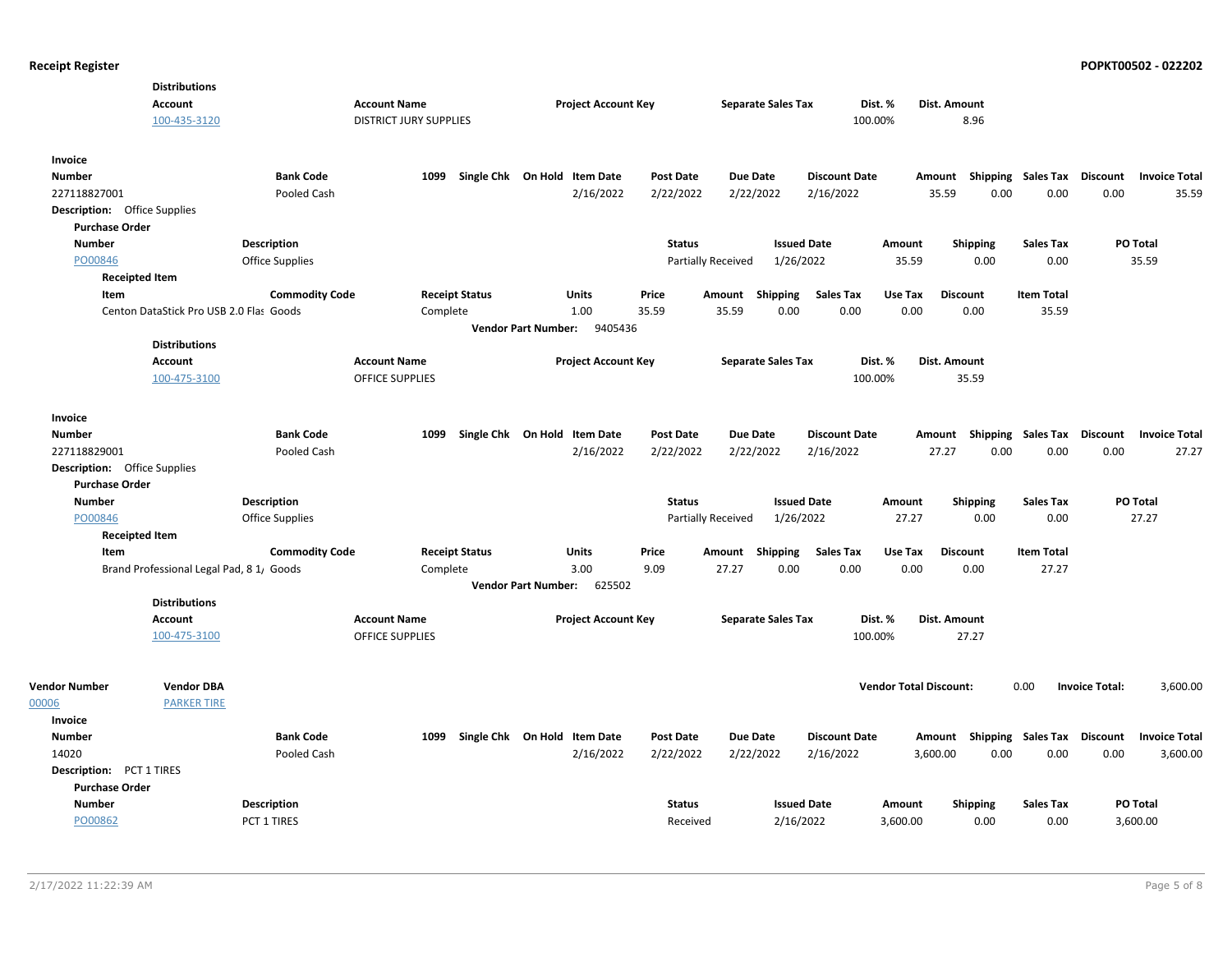|                          | <b>Receipted Item</b>                                       |                                |                         |                            |                              |                  |          |                           |                          |                               |                                    |                             |                       |                      |
|--------------------------|-------------------------------------------------------------|--------------------------------|-------------------------|----------------------------|------------------------------|------------------|----------|---------------------------|--------------------------|-------------------------------|------------------------------------|-----------------------------|-----------------------|----------------------|
| Item                     |                                                             | <b>Commodity Code</b>          |                         | <b>Receipt Status</b>      | Units                        | Price            |          | Amount Shipping           | <b>Sales Tax</b>         | Use Tax                       | <b>Discount</b>                    | <b>Item Total</b>           |                       |                      |
|                          | 14.00-24 GALAXY MSGR 200 G2 G Goods<br><b>Distributions</b> |                                |                         | Complete                   | 4.00                         | 800.00           | 3,200.00 | 0.00                      | 0.00                     | 0.00                          | 0.00                               | 3,200.00                    |                       |                      |
|                          | Account                                                     |                                | <b>Account Name</b>     |                            | <b>Project Account Key</b>   |                  |          | <b>Separate Sales Tax</b> |                          | Dist. %                       | Dist. Amount                       |                             |                       |                      |
|                          | 210-621-4590                                                |                                | R&M MACH. TIRES & TUBES |                            |                              |                  |          |                           |                          | 100.00%                       | 3,200.00                           |                             |                       |                      |
|                          | <b>Receipted Item</b>                                       |                                |                         |                            |                              |                  |          |                           |                          |                               |                                    |                             |                       |                      |
|                          |                                                             |                                |                         |                            | <b>Units</b>                 |                  |          |                           |                          |                               |                                    |                             |                       |                      |
| Item                     | <b>TIRE CHANGE OUT</b>                                      | <b>Commodity Code</b><br>Goods |                         | <b>Receipt Status</b>      | 4.00                         | Price<br>100.00  | 400.00   | Amount Shipping           | <b>Sales Tax</b><br>0.00 | Use Tax<br>0.00               | <b>Discount</b><br>0.00            | <b>Item Total</b><br>400.00 |                       |                      |
|                          | <b>Distributions</b>                                        |                                |                         | Complete                   |                              |                  |          | 0.00                      |                          |                               |                                    |                             |                       |                      |
|                          |                                                             |                                |                         |                            |                              |                  |          |                           |                          |                               |                                    |                             |                       |                      |
|                          | Account                                                     |                                | <b>Account Name</b>     |                            | <b>Project Account Key</b>   |                  |          | <b>Separate Sales Tax</b> |                          | Dist. %                       | Dist. Amount                       |                             |                       |                      |
|                          | 210-621-4590                                                |                                | R&M MACH. TIRES & TUBES |                            |                              |                  |          |                           |                          | 100.00%                       | 400.00                             |                             |                       |                      |
| <b>Vendor Number</b>     | <b>Vendor DBA</b>                                           |                                |                         |                            |                              |                  |          |                           |                          | <b>Vendor Total Discount:</b> |                                    | 0.00                        | <b>Invoice Total:</b> | 90.00                |
| 00826                    | PERSONALIZED PRINTING                                       |                                |                         |                            |                              |                  |          |                           |                          |                               |                                    |                             |                       |                      |
| Invoice                  |                                                             |                                |                         |                            |                              |                  |          |                           |                          |                               |                                    |                             |                       |                      |
| <b>Number</b>            |                                                             | <b>Bank Code</b>               |                         | 1099                       | Single Chk On Hold Item Date | <b>Post Date</b> |          | <b>Due Date</b>           | <b>Discount Date</b>     |                               | Amount Shipping Sales Tax Discount |                             |                       | <b>Invoice Total</b> |
| 109345                   |                                                             | Pooled Cash                    |                         |                            | 2/16/2022                    | 2/22/2022        |          | 2/22/2022                 | 2/16/2022                |                               | 90.00<br>0.00                      | 0.00                        | 0.00                  | 90.00                |
| Description: PCT 1 SIGNS |                                                             |                                |                         |                            |                              |                  |          |                           |                          |                               |                                    |                             |                       |                      |
| <b>Purchase Order</b>    |                                                             |                                |                         |                            |                              |                  |          |                           |                          |                               |                                    |                             |                       |                      |
| <b>Number</b>            |                                                             | <b>Description</b>             |                         |                            |                              | <b>Status</b>    |          | <b>Issued Date</b>        |                          | Amount                        | <b>Shipping</b>                    | <b>Sales Tax</b>            |                       | PO Total             |
| PO00841                  |                                                             | PCT 1 SIGNS                    |                         |                            |                              |                  | Received | 2/9/2022                  |                          | 90.00                         | 0.00                               | 0.00                        |                       | 90.00                |
|                          | <b>Receipted Item</b>                                       |                                |                         |                            |                              |                  |          |                           |                          |                               |                                    |                             |                       |                      |
| Item                     |                                                             | <b>Commodity Code</b>          |                         | <b>Receipt Status</b>      | Units                        | Price            | Amount   | Shipping                  | <b>Sales Tax</b>         | Use Tax                       | <b>Discount</b>                    | <b>Item Total</b>           |                       |                      |
|                          | MAGNETIC PCT ONE SIGNS                                      | Goods                          |                         | Complete                   | 6.00                         | 15.00            | 90.00    | 0.00                      | 0.00                     | 0.00                          | 0.00                               | 90.00                       |                       |                      |
|                          | <b>Distributions</b>                                        |                                |                         |                            |                              |                  |          |                           |                          |                               |                                    |                             |                       |                      |
|                          | <b>Account</b>                                              |                                | <b>Account Name</b>     |                            | <b>Project Account Key</b>   |                  |          | <b>Separate Sales Tax</b> |                          | Dist. %                       | <b>Dist. Amount</b>                |                             |                       |                      |
|                          | 210-621-3430                                                |                                |                         | R&B MAT. HARDWARE & LUMBER |                              |                  |          |                           |                          | 100.00%                       | 90.00                              |                             |                       |                      |
| <b>Vendor Number</b>     | <b>Vendor DBA</b>                                           |                                |                         |                            |                              |                  |          |                           |                          | <b>Vendor Total Discount:</b> |                                    | 0.00                        | <b>Invoice Total:</b> | 1,423.71             |
| 00596                    | SOUTHERN TIRE MART, LLC                                     |                                |                         |                            |                              |                  |          |                           |                          |                               |                                    |                             |                       |                      |
| Invoice                  |                                                             |                                |                         |                            |                              |                  |          |                           |                          |                               |                                    |                             |                       |                      |
| <b>Number</b>            |                                                             | <b>Bank Code</b>               |                         | 1099                       | Single Chk On Hold Item Date | <b>Post Date</b> |          | <b>Due Date</b>           | <b>Discount Date</b>     |                               | Amount Shipping Sales Tax Discount |                             |                       | <b>Invoice Total</b> |
| 4170047163               |                                                             | Pooled Cash                    |                         |                            | 2/16/2022                    | 2/22/2022        |          | 2/22/2022                 | 2/16/2022                |                               | 1,423.71<br>0.00                   | 0.00                        | 0.00                  | 1,423.71             |
| Description: PCT 2 TIRES |                                                             |                                |                         |                            |                              |                  |          |                           |                          |                               |                                    |                             |                       |                      |
| <b>Purchase Order</b>    |                                                             |                                |                         |                            |                              |                  |          |                           |                          |                               |                                    |                             |                       |                      |
| <b>Number</b>            |                                                             | <b>Description</b>             |                         |                            |                              | <b>Status</b>    |          | <b>Issued Date</b>        |                          | Amount                        | <b>Shipping</b>                    | Sales Tax                   |                       | PO Total             |
| PO00861                  |                                                             | PCT 2 TIRES                    |                         |                            |                              |                  | Received | 2/16/2022                 |                          | 1,423.71                      | 0.00                               | 0.00                        |                       | 1,423.71             |
|                          | <b>Receipted Item</b>                                       |                                |                         |                            |                              |                  |          |                           |                          |                               |                                    |                             |                       |                      |
| Item                     |                                                             | <b>Commodity Code</b>          |                         | <b>Receipt Status</b>      | Units                        | Price            |          | Amount Shipping           | <b>Sales Tax</b>         | Use Tax                       | <b>Discount</b>                    | <b>Item Total</b>           |                       |                      |
|                          | 14.00 24/12 SGG RB 02 STC TIRES Goods                       |                                |                         | Complete                   | 3.00                         | 474.57           | 1,423.71 | 0.00                      | 0.00                     | 0.00                          | 0.00                               | 1,423.71                    |                       |                      |
|                          | <b>Distributions</b>                                        |                                |                         |                            |                              |                  |          |                           |                          |                               |                                    |                             |                       |                      |
|                          | <b>Account</b>                                              |                                | <b>Account Name</b>     |                            | <b>Project Account Key</b>   |                  |          | <b>Separate Sales Tax</b> |                          | Dist. %                       | Dist. Amount                       |                             |                       |                      |
|                          |                                                             |                                |                         |                            |                              |                  |          |                           |                          |                               |                                    |                             |                       |                      |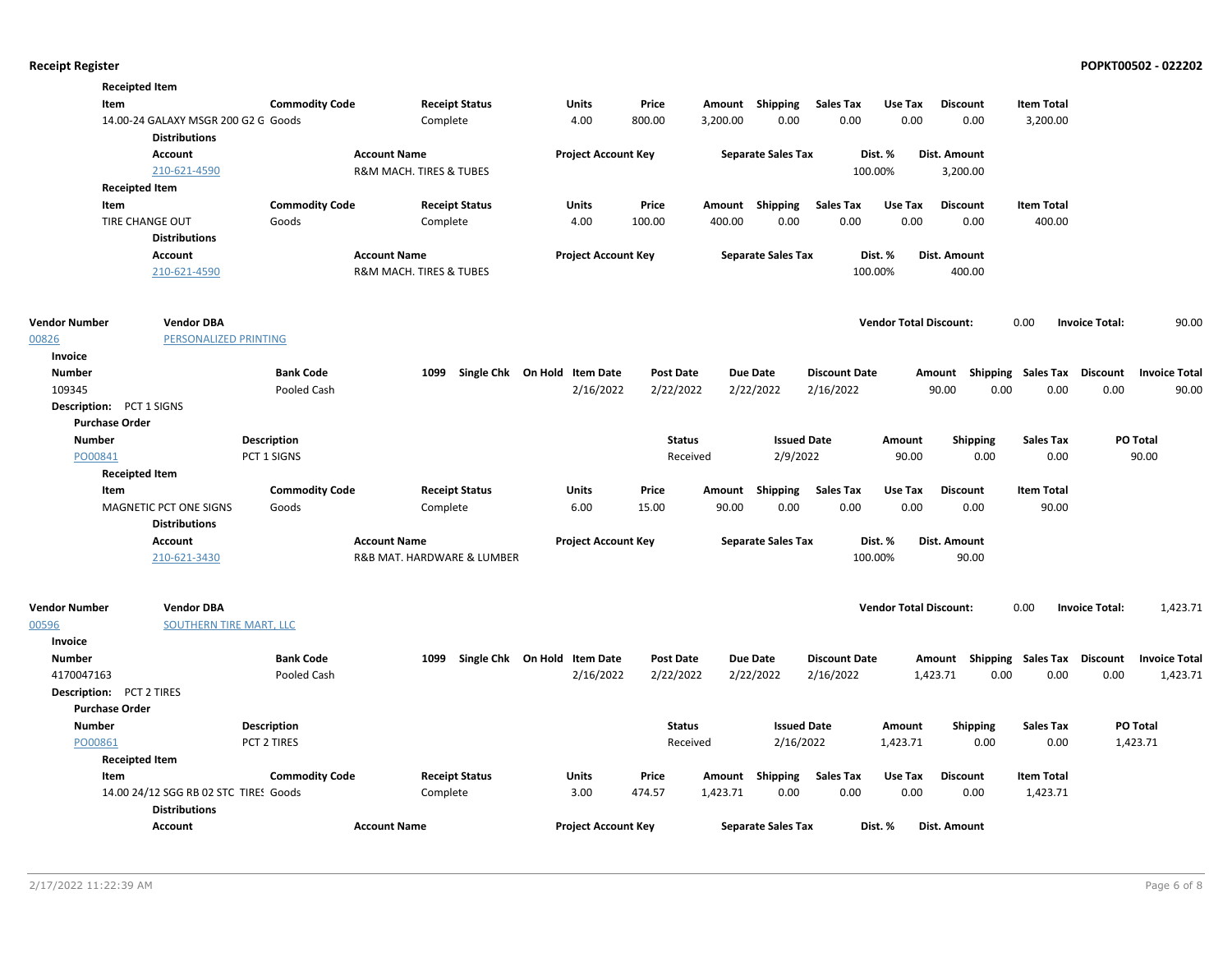| <b>Receipt Register</b> |              |                            |                         |                |           |                | POPKT00502 - 022202           |
|-------------------------|--------------|----------------------------|-------------------------|----------------|-----------|----------------|-------------------------------|
|                         | 220-622-4590 | R&M MACH. TIRES & TUBES    |                         |                | 100.00%   | 1,423.71       |                               |
|                         |              |                            |                         |                |           |                |                               |
|                         |              |                            |                         |                |           |                |                               |
| <b>Packet Totals</b>    |              |                            |                         |                |           |                |                               |
| <b>Vendors:</b>         | Invoices: 13 | <b>Purchase Orders: 13</b> | <b>Amount: 8,534.16</b> | Shipping: 0.00 | Tax: 0.00 | Discount: 0.00 | <b>Total Amount: 8,534.16</b> |